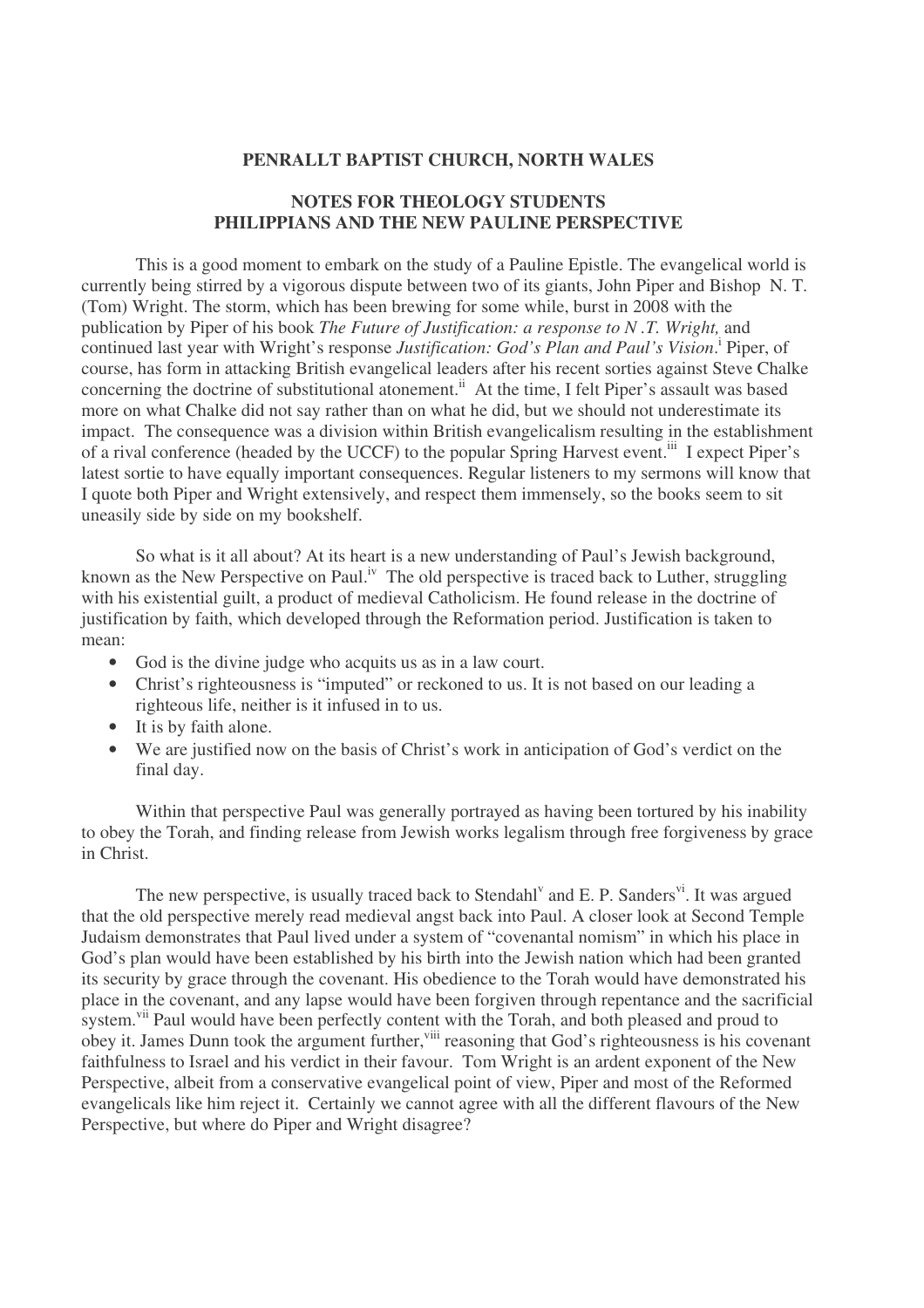Let me begin with a short excursus on the problem of the English language. I lived and preached for 20 years in the Portuguese language where the word which translates the Greek dikaiosune is translated "justiça". There is no other choice. However, English offers us two words: justice and righteousness. Both words translate the one Greek word 'dikaiosune'. Confusing. Even worse, we then have the other related words: just/righteous, justly/righteously, and to justify/? Now, here is a problem. There is no equivalent word to "justify". E. P Sanders invented 'righteoused by faith'<sup>ix</sup> and Morna Hooker suggests "to right"<sup>x</sup>, but we must remember that the noun dikaiosune and the verb dikaioo come from the same, single root in the Greek and must mean something very similar indeed. 'To justify' must mean 'to make/declare/reckon righteous' in some way. So what do Piper and Wright understand by these two words?

Piper believes that "the essence of righteousness is God's unwavering faithfulness to uphold the glory of his name. And human righteousness is the same: the unwavering faithfulness to uphold the glory of God."<sup>xi</sup> Wright questions, what he calls this "idiosyncratic" definition and asks how such "righteousness" could possibly be imputed to the believer in the act of justification? "Concern for someone else's glory is not the same as concern for one's own." It is a strange idea, anyway, for a judge's own qualities to be transferred by imputation or any other means to the defendant.<sup>xii</sup>

Wright's view is very different indeed. He begins his understanding of justification with God's call to Abraham in which he promises that all the nations will be blessed through him. This, for Wright, is the crucial moment, the covenant moment, to which God will be wholly faithful. It is not God's glory which is the central issue, but the promise which Abraham believes by faith and it is reckoned to him as righteousness. Righteousness, for Wright denotes "the status that someone has when the court has found in their favour." Thus God's righteousness is not his moral character but his declaration that we have the status of belonging to his people. It does not transform us, so much as change our status (if it helps, substitute the word "justice' for 'righteousness' here and you may understand better what Wright is claiming). You will note immediately that "justification" in this scheme is just a part of something much bigger. God intended the whole world to be blessed through the descendents of Abraham, but they were not able to live up to the covenant requirements. So he gave them the Torah, which held them in check to some extent, but they still failed. However, all along he knew this would happen, so the Messiah was born amidst the covenant people, and by his obedience, his death on the cross and his resurrection he fulfilled all that the covenant and the Torah required. Now, through faith in him, our sins are forgiven and we are integrated into the covenant people of God. "We are the circumcision (Phil 3: 3)!" There is no need for imputation of moral righteousness because we are now in Christ. We have his Spirit and God is at work in us as he intended all along. Justification, for Wright, does not just mean forgiving our sins, but also (note: it is *"both-and")* declaring us his people*.*

The difference between Piper and Wright is wide. Whereas for Piper, justification is almost (some would say) synonymous with salvation, very individualistic and a guarantee of going to heaven, for Wright justification is about being integrated into a people and is almost (some would say) synonymous with ecclesiology.<sup>xiii</sup> It means becoming part of the people of God and part of his work as we are filled and led by his Spirit. Salvation for Wright is much wider than justification.

Now, I have summarized their views simply but, I hope, faithfully, and I leave it to you to read their books and come to your own conclusion. While neither I nor you are likely to agree with everything they say, we will probably gravitate to one or the other. This will effect how we preach the gospel of Christ. If we favour Piper, then our preaching will concentrate on Christ's death, his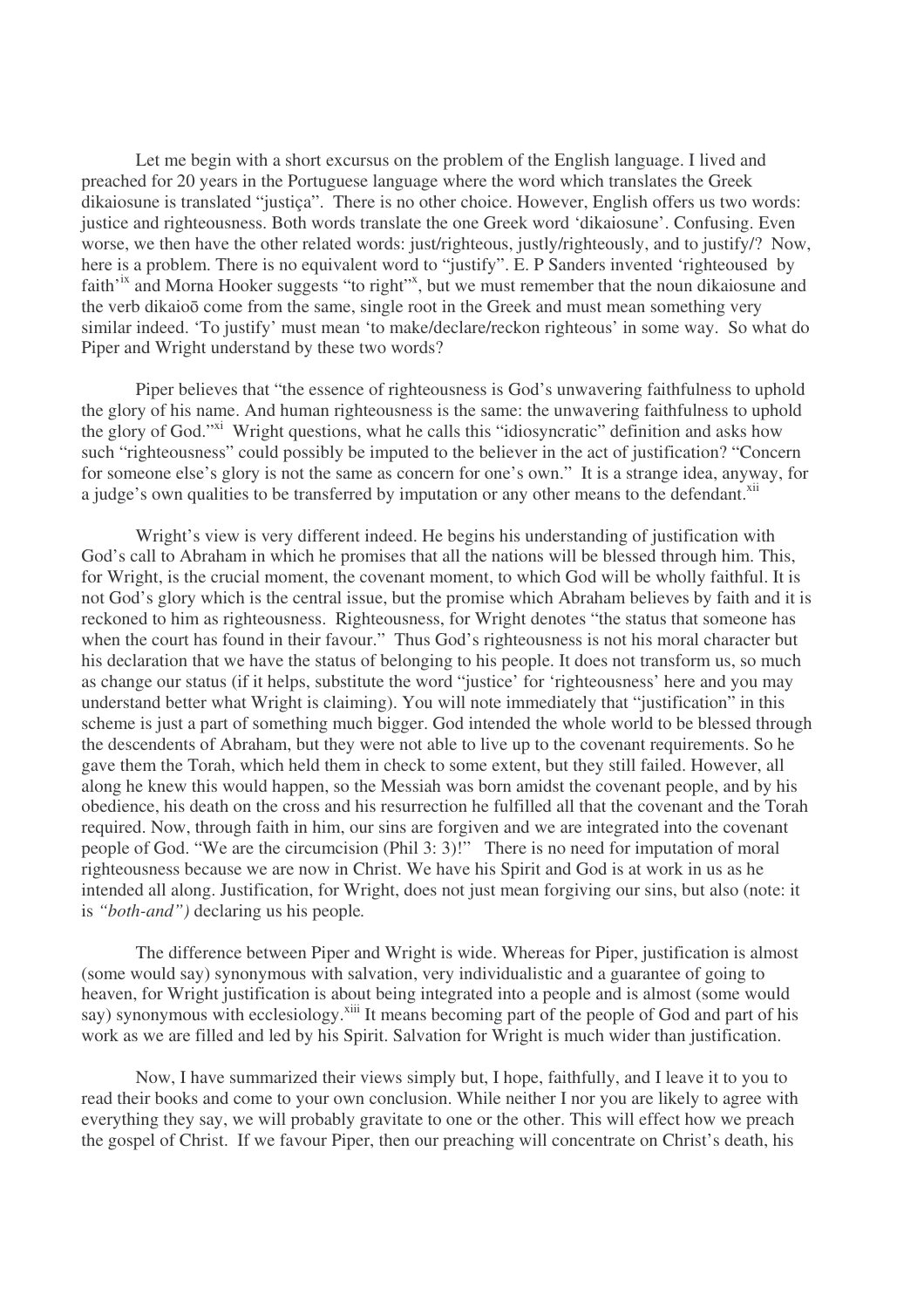substitutionary death on the cross for us and our need to receive him by faith. Faith in Christ will result in our being saved. If we favour Wright we will stress God's desire to draw our listeners into his kingdom, his desire for them to join his people, with Christ's death and resurrection as the way he has achieved this. Faith in Christ will result in our becoming his redeemed, forgiven people who live "in Christ" and are led by his Spirit. It is not principally about our personal salvation, but about the community we become.

Consider, for example, how both sides might unpack Galatians 2:19-20, which says "For through the law I died to the law so that I might live for God. I have been crucified with Christ and I no longer live, but Christ lives in me. The life I live in the body, I live by faith in the Son of God, who loved me and gave himself for me. (NIV)." I guess that the Old Perspective might phrase that: "Paul has discovered that Jesus died in his place on the cross to save him from his sins which in his old life under the Torah condemned him, and so he warns the Philippians against trying to win their *salvation by works."* Wright unpacks it as "*Paul has discovered in the Messiah the true-Israel identity to which his life under Torah had pointed but which it could not deliver and he therefore warns the Philippians against being drawn in that false direction." xiv* Read it in its context and decide which is closer to Paul's original intention.

So how is this going to impinge on our study of Philippians? For Wright, all the benefits of Christ's work are to be had by our union with Christ without the mechanics of imputation. As it happens, the phrase "in Christ" is fundamental to Philippians. The saints are "in Christ Jesus at Philippi" (1:1), there is joy in Christ (1:26), hope in Christ (2:19), confidence in Christ (2:24). We glory in Christ (3:3), are found in Christ (3:9), have righteousness through faith in him (3:9), are destined for heaven in him  $(3:14)$ , stand firm in him  $(4:1)$ , agree with each other in him  $(4:2)$ , rejoice in him (4:4), know peace in him (4:7). Being in Christ is what being a member of God's covenant nation is all about. $x^{\tilde{v}}$  Our Christian life is anchored in our relationship to the Messiah who fulfilled God's purpose by being born a Jew, dying on the cross and being raised from the dead. Our spiritual status was defined when we believed and through our faith God justified us. Whereas the Reformed school of thought might well focus our attention on the passage where the Christ humbles himself to death on the cross, Wright's school of thought will stress how that death results in our day to day experience of being in Christ, living out our destiny as the ones declared ( justified ) to be the people of God.

Piper makes little use of Philippians in his book, but Wright finds that it serves very nicely to underscore his definitions. Chapter 3 especially throws light on Paul's view of himself before conversion. There is no anguish for sins, no traumatic failure to keep the Torah. On the contrary he presents himself as having been self-confident and assured. He had been born into the correct ethnic group, his parents had fulfilled the law's demands at the start of his life, he had taken every opportunity to demonstrate his membership of the covenant people by becoming a Pharisee and following their rules,<sup>xvi</sup> and was blameless (*amemptos*) as far as the law was concerned. He has now, however, learned that such boasting is pointless. It is only by faith in the Messiah that you can become one of the covenant people of God, and it is does not depend on ethnicity. This fits nicely with the New Perspective on Paul, and Wright makes much of it.<sup>xvii</sup>

D. A. Carson has been quoted (allegedly) as saying that Wright's problem is in backgrounding what should be in the foreground and foregrounding what should be in the background, but Philippians does not define the Philippians' salvation experience in terms of trusting that Jesus died for their sins but rather as being in Christ, on an ongoing journey by faith(fulness),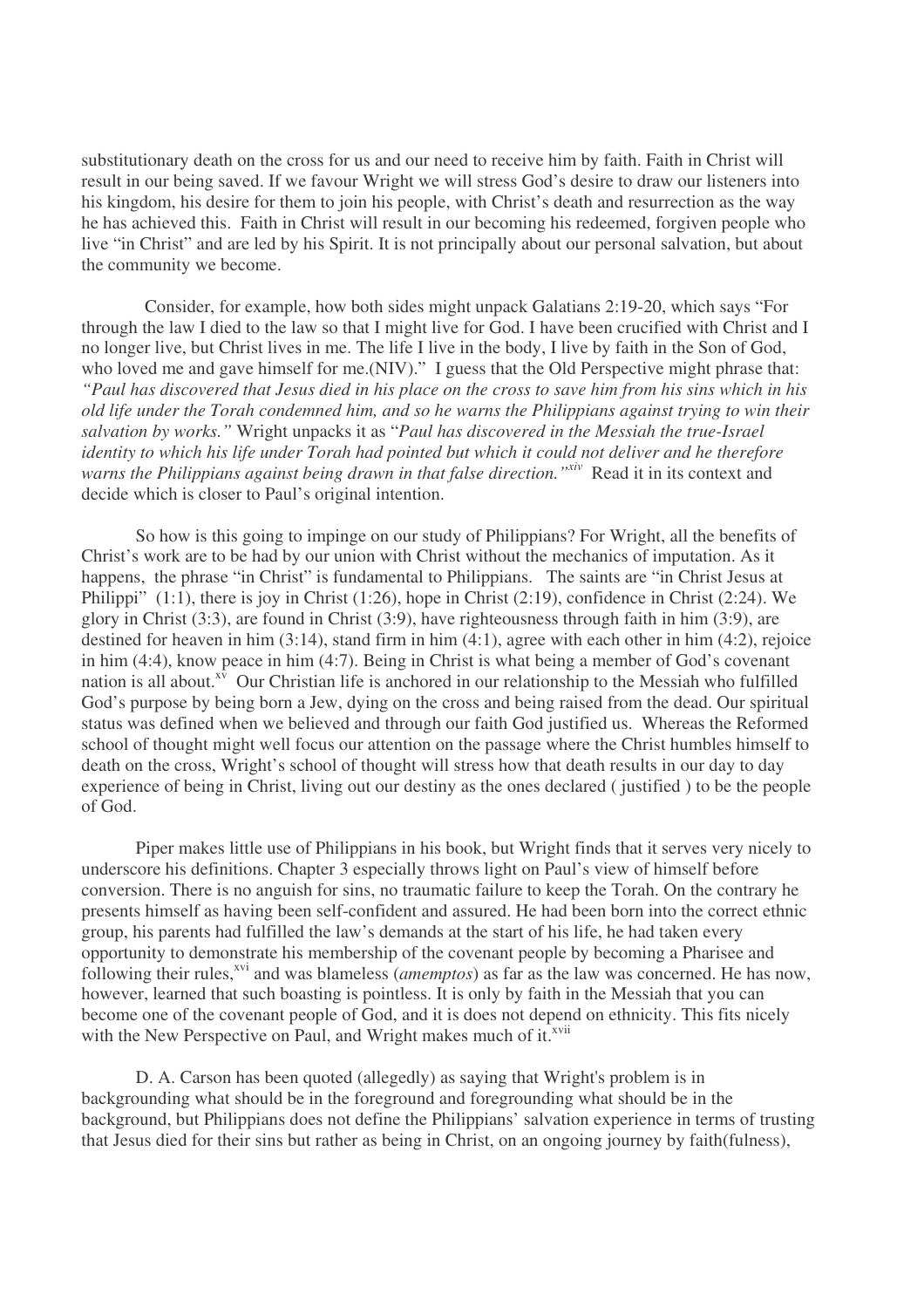with God working in them. The definition of church comes in 3.3b: we are those "who worship God in the Spirit, who boast in the Messiah, Jesus."<sup>xviii</sup> Furthermore, righteousness here (3:9) is not a quality of God, but comes from God (ek theou). It is not God's righteousness but his status (Wright points out that equally the phrase "righteousness from the law" cannot mean that the law possesses righteousness and imputes it ). Philippians does sit more easily with Wright than Piper.

This is not to say that all is plain sailing. Piper and Wright clash concerning the exhortations to work out our salvation. Once we are "in" how do we stay "in"? What place do our works have in our final justification? Piper, I think, would say that once God has justified you, the works wrought by the Spirit in you follow as proof that you are eternally justified. Wright seems to go further and say that they are an essential part of our justification. Piper accuses Wright here of faith+works salvation. Wright does answer this criticism by saying that this is where we see the Spirit working in us and it wrought by him, not by our own efforts. So the verdict of the last day will truly reflect what we have done in reality. xix As there are a number of verses in Philippians on the subject of working out and completing our salvation (1:6; 1:10; 2:12; 3:11*ff*; ) we will need to tread carefully. I would rather not offend Piper or Wright, but I may not be able to please both.

I will be keeping a close eye on The New Perspective as we go through this series of studies, but I will also be taking something of an existential approach to the epistle. This first came to my attention hearing a couple of sermons by the American preacher Rob Bell in which he looks quite deeply into the mental state of Paul in writing this letter. The existential approach to the book appeals to me.<sup>xx</sup> There is a general consensus among theologians that the apostle is the author of the book and so, apart from the question of whether he wrote it from Rome or Ephesus, there is not much for me to add by way of introduction that cannot be found in any commentary. However, Paul's state of mind is interesting. Look at the theme of "joy" which is one of the characteristics of the letter: he prays with joy  $(1:4)$ , rejoices when others preach Christ  $(1:18)$ , the Philippians have joy in Christ (1:25*f*), and they can complete Paul's joy (2:2), he rejoices at the prospect of martyrdom (2:16*ff*), and they are to welcome Epaphroditus with joy (2:28*f*), rejoicing in the Lord (3:1; 4:4), for they are Paul's joy (4:1, 10). Yet Paul is in chains, and has been imprisoned now for several years. In the meantime there are rival Christian preachers (1:15-18), non-Christians who oppose the Gospel (1:1:27-28; 3:18-19), a group to whom Paul refers as "those dogs, those men who do evil, those mutilators of the flesh" (3:2), Euodia and Syntyche, key members at Philippi, are feuding with each other (4:2*f*), and from the number of exhortations to unity in this book we can be sure they were not the only ones. There are days that Paul wishes he were dead (1:21-26), and who could blame him. He sticks around out of sense of duty but heaven is looking very tempting. It has been said that "Philippians is an epistle of "intimate distance. Each description of the Christian life is marked with a reflection on the approach of death."<sup>xxi</sup> Paul has his internal conflicts and fears, so uncovering these in the pages of the sacred text is going to be fun.

Paul has finally arrived in Rome, although not in the manner he was expecting. He has been arrested for telling the Jews that their Messiah has arrived, been crucified and has risen from the dead. If they are to fulfil their destiny as the people of God it is time they believed on him to be justified, forgiven and receive the Spirit. He has come to the capital of the Empire to tell it that Caesar is not Lord. Christ is the Lord and one day every knee will bow and acknowledge him. Travelling with Paul must have been a white-knuckle ride.<sup>xxii</sup>

> Peter James Cousins Bangor, January 2010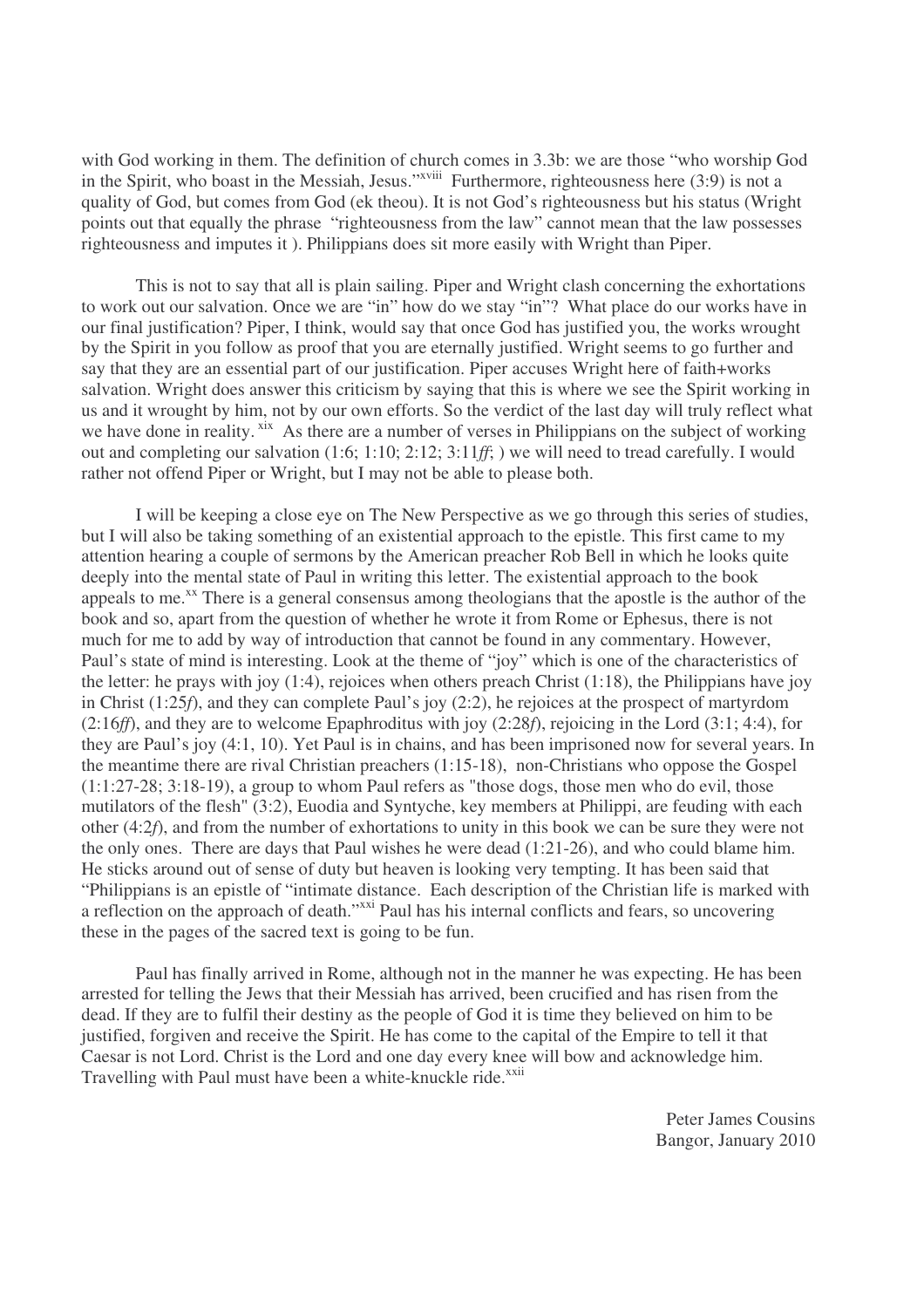| John Piper, The Future of Justification: a response to N.T. Wright (Nottingham: IVP Press, 2008); |
|---------------------------------------------------------------------------------------------------|
| Tom Wright, Justification: God's Plan and Paul's Vision (London: SPCK, 2009).                     |

- ii Steve Chalke and Alan Mann, *The Lost Message of Jesus* (Grand Rapids: Zondervan, 2003); John Piper has written numerous condemnations, e.g. http://www.worldmag.com/articles/11958. See also *The Future of Justification,* pp. 46-53.
- iii http://www.christiantoday.com/article/uccf.keswick.end.spring.harvest.word.alive.partnership/10506.htm iv
- I have commented on this before. See my Notes to Theology Students on Galatians.

<sup>v</sup> Krister Stendahl, 'The Apostle Paul and the Introspective Conscience of the West', *Paul Among Jews and Gentiles and Other Essays* (Philadelphia: Fortress, 1976).

vi E. P. Sanders, *Paul and Palestinian Judaism: A Comparison of Patterns of Religion* (London: SCM, 1977) and many other works.

vii Seyoon Kim, *Paul and the New perspective. Second thoughts on the origin of Paul's gospel.* (Grand Rapids/Cambridge: Eerdmans, 2002), p. 149 "if, in spite of the atonement theology, the Jewish nation could be thought of as falling under the curse of the law for their falure to keep the law, could individual Jews not also be so regarded? If the Jews around the New Testament times thought that atonement for their sins was as really available as the New Perpectivists insist, why did R. Gamaliel II "weep" for not being able to keep the law perfectly? This clearly suggests that some Jews could think of the requirement of perfect observance of the law quite apart from atonement practices." Seyoon makes an impassioned attack on the New Perspective from an Evangelical viewpoint, arguing that there were more varied opinions and beliefs in Second Temple Judaism than the New Perspective acknowledges. This is a fair point and calls us to tread with caution. Whether, however, R Gamaliel II was weeping because of fear of losing his soul, or for desire to demonstrate his righteousness with even more aplomb is a moot point.

viii James D. G. Dunn, *Jesus, Paul and the Law: Studies in Mark and Galatians* (London: SPCK, 1990) and other writings.

<sup>ix</sup> E. P. Sanders, *Paul* (Oxford; Oxford University Press, 1991), p. 76.

<sup>x</sup> Morna D Hooker, *Paul, A Short Introduction* (Oxford: Oneworld Publications, 2003), p.74.

xi Piper, *The Future*, p.64 and explained in subsequent pages.

xii Wright, *Justification,* p. 47.

xiii *Ibid., p.*124. "This is "ecclesiology (membership in God's people) *as the advance sign of soteriology* (being saved on the last day). It is 'justification' in the present, anticipating the verdict of the future." xiv

*Ibid.,* p. 120 (italics original). xv

Piper, *The Future,* pp. 171*f* argues that imputation of righteousness is implied here, if not stated. xvi

J. Andrew Overman, "Kasya Nomon Pharisaios: A short History of Paul's Pharisiaism" Janice Capel Anderson, Philip Sellew & Claudia Stezer, eds., *Pauline Conversations in Context. Essays in Honour of Calvin J. Roetzel* (Sheffield; Sheffield Academic Press, 2002), pp. 180-193, doubts if Paul was really a Pharisee: "'Paul the Pharisee' is a phrase that rolls easily off the tongue but cannot bear up under close scrutiny . . . On the basis of a very few passages, most of them oblique and highly stylized, Paul the former Pharisee has become a staple of Christian history and scholarly convention." p. 193. Most commentators, however, believe that Paul was a Pharisee.

xvii Wright, *Justification,* p.125.

xviii *Ibid.,* p. 120.

xix *Ibid.,* pp. 161-168. *cf.* Piper, pp. 117-121.

xx This is hardly new of course. See Gerd Theissen, *Psychological Aspects of Pauline Theology,* (Edinburgh: T & T Clark, 1987).

xxi F. Craddock, quoted by Pheme Perkins "Theology for the Heavenly Politeuma", Jouette M. Bassler, ed., *Pauline Theology, Vol. 1.* (Atlanata, Society of Biblical Literature, 2002), p. 97.<br>
These are the commentaries I will be consulting.

These are the commentaries I will be consulting:

Alec Motyer, *The Message of Philippians: Jesus Our Joy,* The Bible Speaks Today (Leicester: IVP, 1984) Markus Bockmuehl, *Th Epistle to the Philippians* (London:A & C Black, 1997) Max Lucado, *Book of Philippians (Life Lessons),*

Ralph P. Martin and Gerald F. Hawthorne, *Philippians, Revised,* Word Bible Commentary (: Thomas Nelson,

2004)

Stephen E. Fowl, *Philippians* (Grand rapids/Cambridge; Eerdmans, 2005) Tom Wright, *Paul for Everyone: The Prison Letters, Ephesians, Philippians, Colossians and Philemon*

(London: SPCK, 2002)

William Hendricksen, *Philippians* (London: Banner of Truth Trust, 1962)